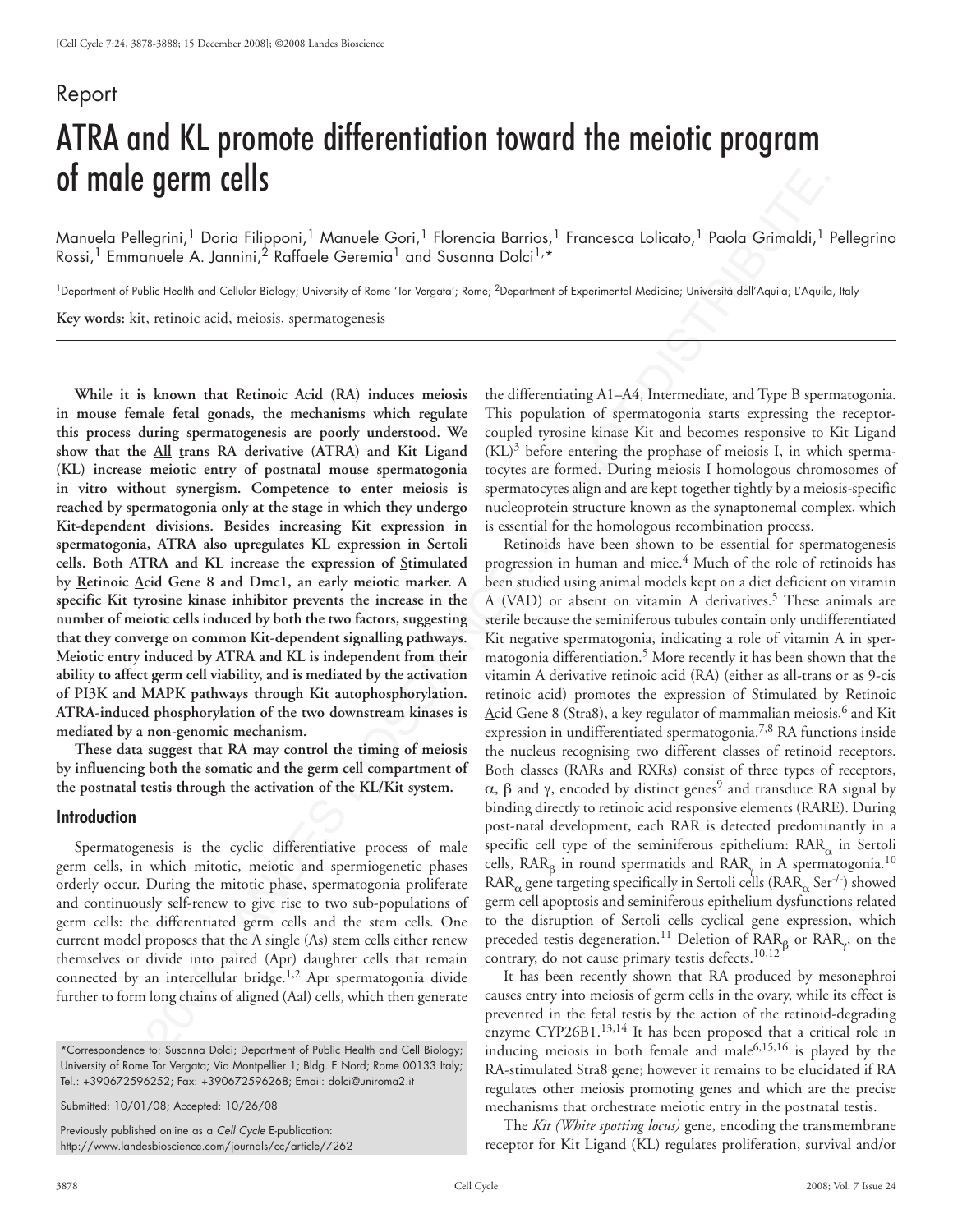migration of stem cells for gametogenesis,  $17,18$  haematopoiesis $19$  and melanogenesis.20 In postnatal germ cells, Kit is expressed specifically in differentiating spermatogonia and is downregulated at the time of meiotic entry.3,21,22 The role of Kit/KL in the maintenance and proliferation of germ cells has been highlighted by a mouse model with a point mutation of *Kit* that eliminates the PI3K docking site Y719F.<sup>23,24</sup> While PGC proliferation in both sexes is not compromised during embryonic development, Kit(Y719F)/Kit(Y719F) males are sterile due to the lack of spermatogonia proliferation during the prepuberal period and an arrest of spermatogenesis at the premeiotic stages.

In this paper we show that both the retinoic acid derivative All trans Retinoic acid (ATRA) and KL can regulate meiotic entry of isolated mouse spermatogonia cultured in vitro by activating common signal transduction pathways.

### **Results**

**ATRA and KL increase meiotic cells in cultures of isolated mouse spermatogonia.** It has been recently shown that ATRA induces meiosis in fetal germ cells in organ-culture systems,<sup>13,30</sup> however, it is not clear whether it may also influence meiosis in isolated postnatal germ cells. To define the developmental age at which spermatogonia from the CD1 strain start the expression of Kit, the molecular event that precedes entry into meiosis, we took advantage of the p18 transgenic line<sup>25</sup> which has been expanded for more than eight generations on a CD1 background. This transgenic line express EGFP under the control of c-kit promoter and first intron and show specific expression only in spermatogonia of the prepuberal testis.26 Figure 1 shows that EGFP expression, and thus Kit, was absent at 1 dpp (Fig. 1A), appeared at 4 dpp in few small spermatogonial foci within the seminiferous tubules (Fig. 1B), and was spread at 7 dpp in discrete segments of the testicular tubules (Fig. 1C), showing the characteristic "wavy" expression pattern of mouse spermatogenesis. Having established the temporal pattern of Kit expression, we chose 7 dpp as the developmental age in which Kit was uniformly represented within all the tubules.

We isolated spermatogonia from 7 dpn animals and cultured for 24 or 48 h in the presence of increasing concentrations of ATRA. We found that at 0.3 μM concentration, ATRA has a slight negative effect on cell viability compared to the control (75  $\pm$  3% vs 85.5  $\pm$ 6% at 24 h, and 68.8  $\pm$  5% vs 78  $\pm$  5% at 48 h) and no significant mitogenic effect on 7 dpn spermatogonia (data not shown). We also stimulated spermatogonia with 100 ng/ml of KL, a growth factor which stimulates proliferation and survival of spermatogonia.<sup>21,31,32</sup> Nuclear spreads were prepared from cells at the beginning and at the end of the culture time and probed with antibodies against the synaptonemal complex protein 3 (SCP3) to detect meiotic nuclei and to evaluate the degree of meiotic progression (Figs. 2 and 3B). At the beginning of the culture we found that 4.6% showed preleptotene morphology (Fig. 2C, in which typical SCP3 spots are found) while 1.8% of the germ cell population showed early leptotene morphology (Fig. 2D). As shown in Figure 3A and B; and Table 1, after 24 h of culture more meiotic nuclei were found in control cells and their number further increased after 48 h of culture  $(2.5 \pm 0.12)$ and 7  $\pm$  0.11 fold increase vs T<sub>0</sub>, respectively). Treatment with 0.3 μM ATRA induced a further significant increase of the percentage of meiotic nuclei after 24 and 48 h of culture  $(4.4 \pm 0.12$  and  $12.8 \pm 0.2$ 



Figure 1. Kit-EGFP expression in neonatal and prepuberal testis tubules. Brightfield and fluorescent merged images of testicular tubules isolated from p18 transgenic mice expressing EGFP under the control of c-kit promoter and 3.5 kb of the first kit intron. The image shows testicular tubules at 1 dpn (A), at 4 dpn (B) and at 7 dpn (C).

folds of increase vs  $T_0$ , respectively) (Fig. 3A). We determined that this increase was essentially due to cells accumulating at leptotene stage over 48 h of culture (Fig. 3B). Similarly to ATRA, addition of KL also increases the percentage of meiotic nuclei in cultured spermatogonia as measured by the number of nuclei in leptotene  $(4.5 \pm$ 0.11 and 12.3  $\pm$  0.6 fold of increase vs T<sub>0</sub> after 24 and 48 h, respectively) (Fig. 3A and B). Simultaneous addition of both ATRA and KL did not produce any further increase of meiotic nuclei (4 ± 0.1 and 11  $\pm$  0.8 fold of increase vs T<sub>0</sub>) either after 24 and 48 h of culture (Fig. 3A). The increased percentage of meiotic nuclei induced by ATRA or KL treatments was not associated to the increase of SCP3 protein levels, as evaluated by western blot analysis (data not shown), but rather to the typical pattern of SCP3 organization on the meiotic chromosomes (see Fig. 2). To confirm that ATRA and KL increased the number of meiotic cells in vitro, we also performed a quantitative RT-PCR using primers for Dmc1, which encodes a meiosis specific recombinase expressed during the first meiotic prophase,<sup>33</sup> and for the premeiotic marker Stra8 as positive control (Fig. 3C). Treatment with ATRA or KL for 24 h significantly increased Dmc1 levels (about 2 and 3.5 folds compared to the control, respectively), and as expected, ATRA caused a marked increase of Stra8 mRNA levels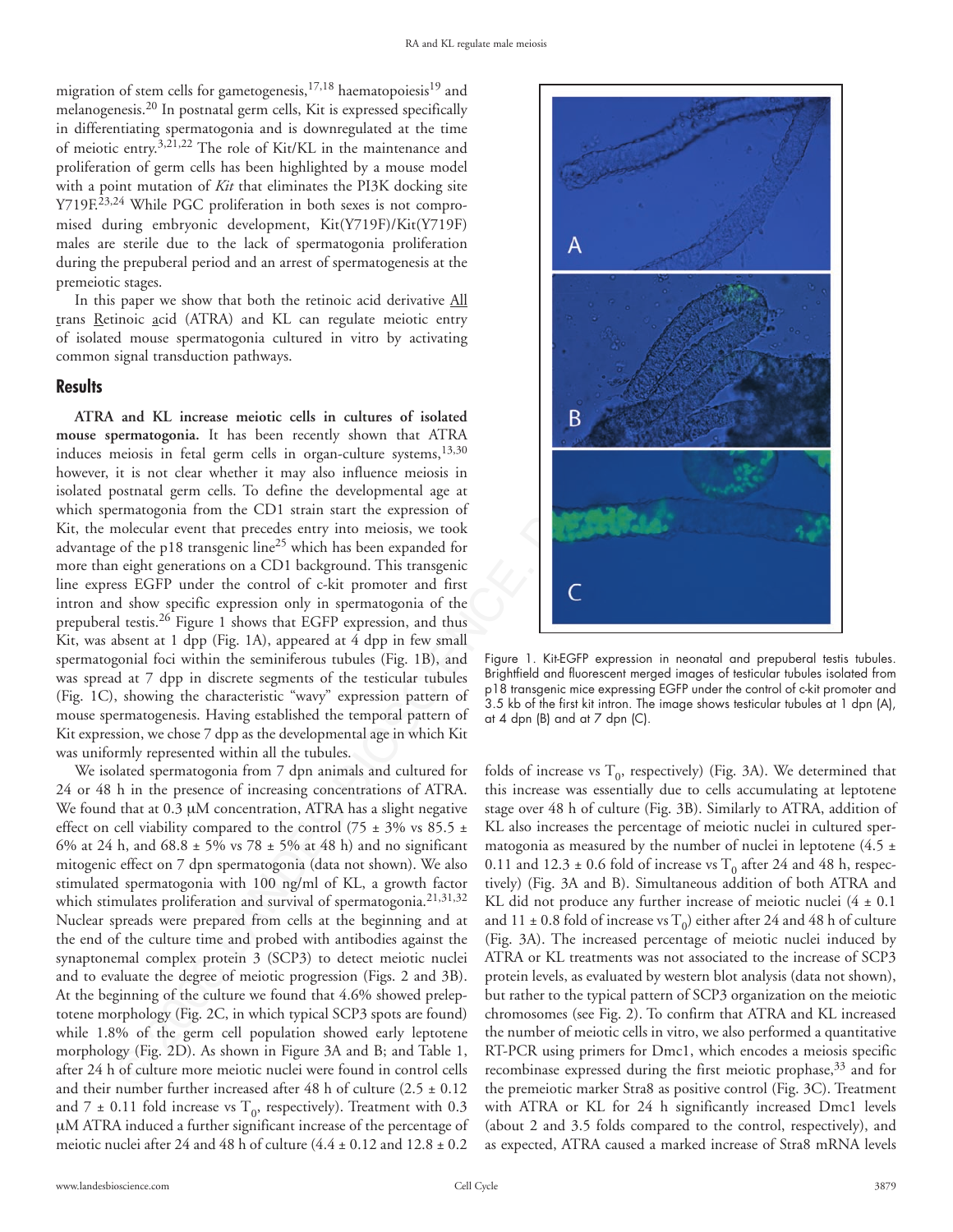

Figure 2. Pattern of SCP3 organization in male germ cells from 7 dpn mice. Representative merged immunofluorescence images showing SCP3 (red) organization on nuclear spreads (blue) in (A) undifferentiated spermatogonia, (B) differentiating spermatogonia, (C) preleptotene spermatocytes, (D) early-leptotene spermatocytes (E) leptotene spermatocytes and (F) zygotene spermatocytes, obtained from freshly isolated or cultured spermatogonia.

(3.7 folds vs control). Interestingly, we found that Stra8 mRNA levels were upregulated also by KL treatment (1.7 fold vs control), and such increase was more evident at the protein level (3.5 fold of increase with respect to control, Fig. 3D).

To verify whether meiotic entry could be stimulated by the two agents also in undifferentiated Kit negative spermatogonia, we treated 4 dpn spermatogonia for 48, 72 and 96 h with ATRA, KL and a combination of both. As previously described, 8,30 Kit and Stra8 expression were strongly upregulated in all the culture conditions in which ATRA was present (Fig. 4A and Suppl. Fig. 1C and D), even though cell viability decreased to about 50% after 4 days of culture in all the treatments (data not shown).We did not find meiotic nuclei up to 72 h of culture in all of the conditions tested, however after 96 h of culture a significant number of cells (Fig. 4B) showed a peculiar (early leptotene-like) SCP3 staining (Fig. 4C). Such staining was different from that found in 7 dpn spermatogonia which entered meiosis in vitro (see Figs. 2D and 3B). The SCP3 pattern exhibited nuclear foci as well as short filamentous structures which were less abundant when compared to leptotene nuclei and was reminiscent of that found in ES cells differentiating into germ-cells.<sup>34</sup> This pattern of staining was present in control cultures  $(15\% \pm 1)$ , its percentage increased significantly in cultures treated with ATRA  $(21.7\% \pm 1.3)$ but not with KL  $(14\% \pm 0.8)$  and it almost doubled in the presence of both ATRA and KL  $(30.2 % \pm 0.9)$ .

**ATRA increases Kit/KL levels in isolated testicular cells.** It has been reported that ATRA stimulates Kit expression in isolated spermatogonia.<sup>7,8</sup> We confirmed these results in 4 and 7 dpn spermatogonia showing that Kit is induced at doses as low as 0.03 μM and that ATRA effect is not mediated by Sertoli cells (Suppl. Fig. 1). We show that Kit induction is evident as early as after 2 h of ATRA stimulation and increased linearly up to 24 h of culture (Fig. 5A) which corresponded to a significant increase at the RNA level, as shown by Northern blot analysis (Fig. 5B). ATRA-dependent

increase of Kit expression was exerted at the level of mRNA synthesis rather than of mRNA stabilization. Indeed, we found by western blot analysis that pre-incubation with actinomycin D, a strong inhibitor of all RNA polymerases, completely abolished the increase of *Kit* protein levels induced by ATRA (Fig. 5C). ATRA does not affect the levels of GDNF receptor Ret, a marker for undifferentiated spermatogonia,<sup>35</sup> neither the levels of RAR<sub>γ</sub>, the RA receptor specifically expressed in spermatogonia<sup>10</sup> (Fig. 5D). As in the case of postnatal spermatogonia, we found that ATRA increased Kit expression also in primordial germ cells (PGCs), harvested at 11.5 dpc, during their proliferative period, $27$  but not in haematopoietic stem cells, a cell type which also express Kit<sup>19</sup> (Fig. 5E).

Since Sertoli cells are a known target of retinoic acid, $11$  we investigated whether ATRA might regulate in these cells the production of growth factors essential for germ cells proliferation and/or differentiation. Figure 6A shows that, in Sertoli cell cultures obtained from 4 dpn and 7 dpn mice, ATRA strongly upregulated the levels of KL and BPM4 mRNAs after 24 h of culture both at 0.3 and 3 μM concentration. As a positive control we included dbcAMP

stimulation which we have previously shown is able to upregulate KL levels in Sertoli cells.21 In contrast to dbcAMP stimulation, the levels of the stem cell growth factor GDNF were downregulated in 7 dpn cultures by ATRA treatment (Fig. 6B).

Hence the species of  $\mathbb{R}^n$  (Excelsion and the species of  $\mathbb{R}^n$  (Excelsion and the species of  $\mathbb{R}^n$  (Excelsion and the species of  $\mathbb{R}^n$  (Excelsion and the species of  $\mathbb{R}^n$  (Excelsion and the specie **Kit-activated signal transduction pathways are required for both ATRA- and KL-induced of meiotic entry.** Since Kit is induced by ATRA and is the target of KL in 7 dpn spermatogonia, we hypothesized that the two factors might converge on Kit signalling pathways to increase the number of meiotic cells in culture. In order to test this hypothesis, we isolated and cultured spermatogonia for 48 h in the presence or absence of 5 μM STI571, a selective inhibitor of Kit tyrosine kinase activity,<sup>36</sup> and treated these cells with ATRA or KL. In cells solely treated with STI571, we found the same percentage of meiotic cells as in the control cultures without the inhibitor. The drug, however, was able to completely revert the increase of meiotic nuclei induced by ATRA and KL (0.9 fold of increase compared to STI571 control sample) (Fig. 7A). Since STI571 inhibited both ATRA- and KL-mediated increase of meiotic figures, we analyzed the levels of phospho-Kit and its downstream targets phospho-Akt and phospho-Erk1/2 in spermatogonia after 15 min stimulation with ATRA and KL pretreated or not for 30 min with STI571. Kit protein levels did not change after this pulse of stimulation while, as previous reported $31$  we found that KL induced a significant increase of Kit, Akt and Erk1/2 phosphorylations, completely inhibited by the presence of 5 μM STI571 (Fig. 7B). Interestingly, we observed a positive effect on Kit autophosphorylation, Akt and Erk1/2 phosphorylations after only 15 min stimulation with ATRA, which were all prevented by the presence of the tyrosine kinase inhibitor. To determine which signalling pathway was preferentially activated by ATRA and KL, we cultured spermatogonia in the presence or absence of LY29406 (an inhibitor of PI3K pathways) or of U0126 (an inhibitor of the MAPK pathway). Both these inhibitors completely blocked the increase in the number of meiotic figures induced by ATRA or by KL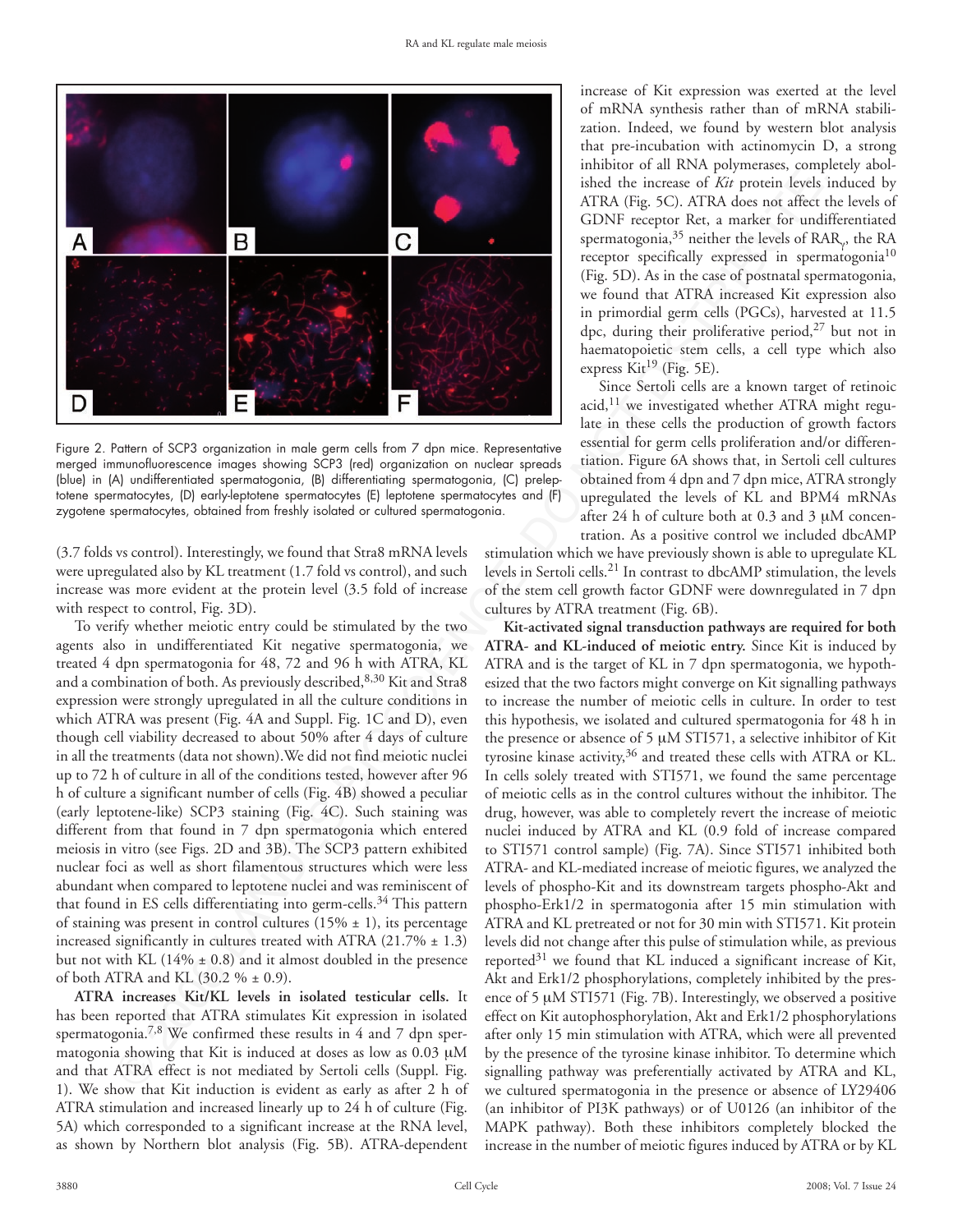

Figure 3. ATRA and KL promote meiotic in 7 dpn differentiating spermatogonia. (A) Histogram representing the fold of increase of meiotic nuclei in control spermatogonia or in cells stimulated with ATRA, KL or ATRA and KL for 24 h or 48 h. The values were obtained as a ratio of the percentage of nuclei with meiotic SCP3 staining at the different time points with the percentage of nuclei with meiotic SCP3 staining at the beginning of the culture (see Table 1 for absolute percentage values). Bars represent SD. (B) Percentage of leptotene (light green and IF left) and lepto/zygotene (dark green and IF right) nuclei in control cultures or cells treated for 48 h with ATRA, KL or ATRA and KL. Bars represent SD. (C) qRT-PCR for Dmc1 and Stra8 in spermatogonia incubated 24 h with ATRA or KL. (D) Immunoblot analysis of Stra8 and actin expression in spermatogonia cultured for 24 h in the absence or presence of ATRA or KL.

(Fig. 8A) and inhibited the increase in phosphorylation levels of Akt and Erk1/2 (Fig. 8B). Since ATRA was activating both PI3K and MAPK pathways, we investigated if the effect was specifically mediated by a RAR receptor. We incubated spermatogonia in the presence of 20 μM Ro-41-5253, an antagonist of RARα receptor, which at this concentration is also able to block the signalling of RARγ. 37 As shown in Figure 8C, we found that pre-incubation with Ro-41-5253 prevented ATRA-mediated phosphorylation of Akt and Erk1/2.

| Table 1      | Percentage of leptotene and lepto/zygotene<br>nuclei in culture |                  |                  |                 |  |
|--------------|-----------------------------------------------------------------|------------------|------------------|-----------------|--|
|              | Cont                                                            | ATRA             | KL               | $ATRA + KL$     |  |
| $T_{\Omega}$ | $1.8\% \pm 0.5$<br>(leptotene)                                  |                  | ٠                |                 |  |
| 24 h         | $4.5% + 0.22$                                                   | $7.9\% \pm 0.25$ | $8.1\% \pm 0.21$ | $7.2\% \pm 0.7$ |  |
| 48 h         | $12.6% + 0.2$                                                   | $23\% \pm 0.4$   | $22.1\% \pm 0.9$ | $19.6\% + 1.8$  |  |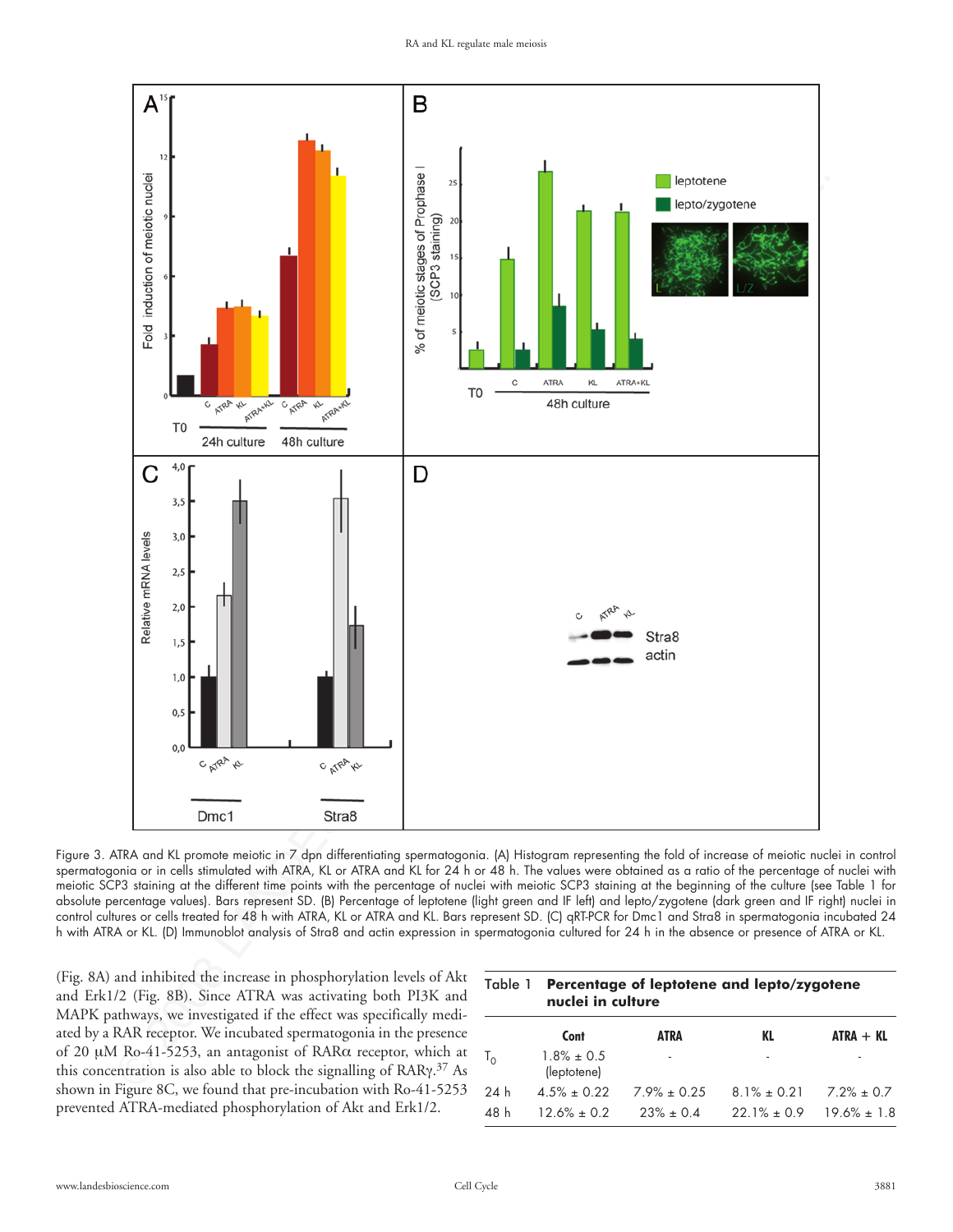

Figure 4. ATRA induces an abnormal SCP3 organization in cultured undifferentiated spermatogonia. (A) Immunoblot analysis of Kit, Stra8 and actin expression in 4 dpn spermatogonia cultured for 96 h in the absence or presence of ATRA or KL. (B) Histogram representing the percentage of meiotic SCP3 organization in control spermatogonia or in cells stimulated with ATRA, KL or ATRA and KL for 96 h. (C) Representative pictures showing an abortive meiotic organization of SCP3.

# **Discussion**

It has been recently proposed a model in which RA acts as a meiotic inducing substance (MIS)<sup>13</sup> regulating, via its signalling and metabolism, whether or not female and male germ cells initiate meiosis during embryogenesis.30 In this study we tested in vitro if its mechanism of action might be conserved in postnatal germ cells. When spermatogonia were stimulated by ATRA, we found that the percentage of meiotic nuclei was significantly increased compared to the control. Interestingly, a similar effect was also exerted by KL, a growth factor essential for spermatogonial survival and proliferation both in vivo and in vitro.<sup>21,23,24</sup> Simultaneous addition of ATRA and KL did not produce any further increase in meiotic nuclei, suggesting that they might be acting on the same cell type (possibly the Kit

positive Intermediate and/or Type B spermatogonia) and/or that the pathways activated by the two factors might converge at some level of the pro-meiotic signalling cascade. Indeed, several evidences show that Kit positive spermatogonia are sensitive to both KL and ATRA (present results and refs. 8 and 21), which stimulate a significant increase of Stra8 (refs. 7 and 8 and present results), a fundamental regulator of both female and male meiosis.6,15,16 Importantly, ATRA and KL similarly upregulate Dmc1, an early meiotic marker that is essential for the process of meiotic recombination.<sup>33</sup>

The evidence that ATRA increased the percentage of meiotic nuclei in isolated postnatal male germ cells confirms its role as a meiotic inducing substance. A microarray analysis performed on ATRA-stimulated spermatogonia (the entire set of raw and normalized data are available in the Array Express public repository at http:// www.ebi.ac.uk/arrayexpress, with the accession No. E-MEXP-1126) shows changes in the pattern of gene expression compatible with the ongoing spermatogonial differentiation. For instance, we found upregulation of cyclin D2, previously shown to be strongly upregulated in spermatogonia of the VAD testis after administration of retinoic acid,38 but also of early meiotic genes, such as Dzip1l, Phf7, Bmp6 and Btg4 (Table 2). At the same time, ATRA downregulates the expression of stemness genes, such as Pcgf2, Pcgf6 and Numb, and of spermatogonial markers known to be turned off at the onset of meiosis, such as Zfpm2, Pole, Egr2, Ptn, Tex16 (Table 2).

The finding that KL regulates meiotic entry of spermatogonia is a novel finding and is in line with the previously reported in vivo expression pattern of KL (highly expressed in Sertoli cells when leptotene spermatocytes appear), and with the observation that male germ cells co-cultured with a KL expressing cell line can undergo transmeiotic differentiation in vitro.<sup>39</sup> These results are also consistent with the data gathered by wide genomic analysis performed with Affymetrix gene chips, which indicate that KL, similarly to ATRA, regulates spermatogonial markers and early meiotic genes.<sup>40</sup> By comparing the effect of KL and ATRA on gene expression pattern we found that spermatogonial markers which are normally turned off at the onset of meiosis are downregulated also by KL treatment, whereas genes involved in stemness were not influenced. At the same time inhibitors of the mitotic cell cycle and early meiotic markers were all found to be equally upregulated by ATRA and by KL treatment $40$  (Table 2).

When undifferentiated Kit negative spermatogonia were stimulated in vitro with ATRA they underwent a partial differentiation only after 96 h, but they did not enter meiosis correctly. Although ATRA increased Kit and Stra8 levels and the percentage of SCP3-positive nuclei, these cells failed to correctly organize the synaptonemal complex and, as expected, KL did not show any effect. KL synergized with ATRA in the induction of abortive meiosis in 4 dpn spermatogonia, probably because these cells became Kit positive during the concomitant exposure to ATRA, but they did not undergo a sufficient number of mitotic divisions necessary to become competent to enter meiosis.

We also show that the action of ATRA on spermatogonia is paralleled by a strong differentiative effect on Sertoli cells. In these cells ATRA induces expression of KL and BMP4 (known to promote proliferation and differentiation of spermatogonia<sup>29</sup>) and downregulation of GDNF, which is essential for stem cell renewal.<sup>35</sup> Indeed, it is well established that RA in immature Sertoli cells is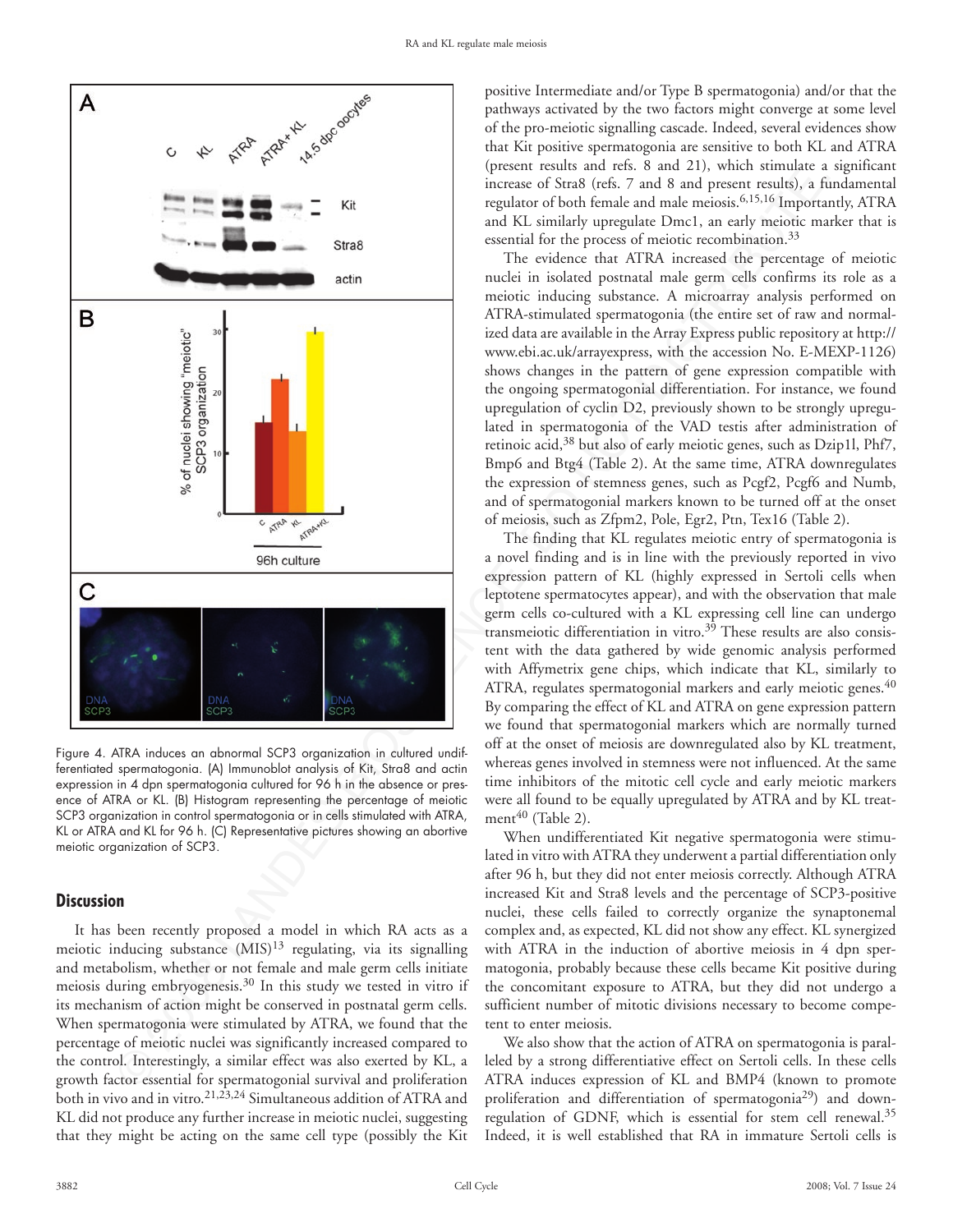required to promote spermatogonia differentiation during the prepubertal spermatogenic wave.<sup>11</sup>

We found that ATRA and KL share a common molecular mechanism of action in inducing meiosis, since a specific inhibitor of the Kit tyrosine kinase (STI571) was able to revert the meiotic increase induced by the two agents. Both agents activate either the PI3K or the MAPK pathways which are essential to mediate meiotic entry of spermatogonia in vitro. We observed that ATRA not only functions as a genomic inducer of Kit synthesis, but also as a rapid non genomic agent, by inducing Kit phosphorylation and activation. Such non-genomic effect, recently described also in neuronal systems $41,42$  is dependent on a RA receptor, since Kit signalling pathways activated by ATRA in cultured spermatogonia were prevented by the incubation with a specific RAR inhibitor.

The pro-meiotic effect of ATRA and KL that we observe in vitro might be explained by at least four different possible mechanisms (i) by an increase of survival of already meiosis committed cells (pre-leptotene spermatocytes), (ii) by an increase of survival of Kit positive spermatogonia, which then might enter meiosis in a cell-autonomous manner; (iii) by an increase of mitotic proliferation of Kit positive spermatogonia, which then might enter meiosis in a cell-autonomous manner; or (iv) by the induction of meiotic competence in Kit positive spermatogonia. We can rule out the first possibility, since we estimated that the germ cell cultures obtained from 7 dpn mice contain only 4.6% of preleptotene spermatocytes, which cannot account for the increase of leptotene nuclei observed after 48 h of ATRA or KL stimulation (23%). Moreover, it has been demonstrated that preleptotene spermatocytes do not express RARs<sup>10</sup> and we found no preleptotene figures in Kit positive immunomagnetic sorted spermatogonia (our unpublished observation). The second possibility can also be ruled out by the observation that, while addition of either LY294002 or



Figure 5. ATRA increases Kit levels in germ cells during development. (A) Time course curve of ATRA stimulated spermatogonia on Kit protein levels after ATRA treatment. Actin is shown as loading control. (B) Northern blot analysis of Kit mRNA levels in isolated germ cells cultured for 24 h with or without ATRA stimulation. Smad5 and Alk3 were included as specific markers for spermatogonial population.<sup>29</sup> 28S and 18S are shown as loading and integrity controls. (C) Kit immunoblotting on spermatogonia treated with Actinomycin D and/or ATRA for 2 h or 24 h. Actin is shown as loading control. (D) Kit, Ret and RAR<sup>γ</sup> protein levels after 24 h of ATRA stimulation in 7 dpn spermatogonia. (E) Kit levels in PGCs isolated from 11.5 dpc embryos and in hematopoietic stem cells 24 h after ATRA stimulation.

U0126 completely abolishes meiotic differentiation, these inhibitors are not able to suppress KL anti-apoptotic effects on cultured spermatogonia.31 Moreover, we have previously shown that the induction of an early meiotic gene expression pattern is evident after only 4 hr of KL stimulation, a period of time at which spermatogonial survival is not affected.<sup>40</sup> Finally, we observe that ATRA-mediated increase of meiotic nuclei requires the activation of Kit-dependent pathways, in the absence of any pro-survival effect of ATRA. The third possibility also seems to be unlikely, because ATRA does not stimulate DNA

synthesis in differentiating spermatogonia (Pellegrini et al., unpublished), and because KL has been shown to stimulate DNA synthesis in type A, but not in type B spermatogonia<sup>21</sup> which are the presumptive target of stimulation of meiotic entry in the present experiments. Thence, we would favour the fourth possibility, i.e., a direct effect of ATRA and KL on the induction of meiotic competence. The fact that, in vivo, Kit positive spermatogonia enter meiosis after a series of controlled *Kit*-dependent mitotic divisions, and the evidence that Kit requires PI3K and MAPK pathways to regulate both mitotic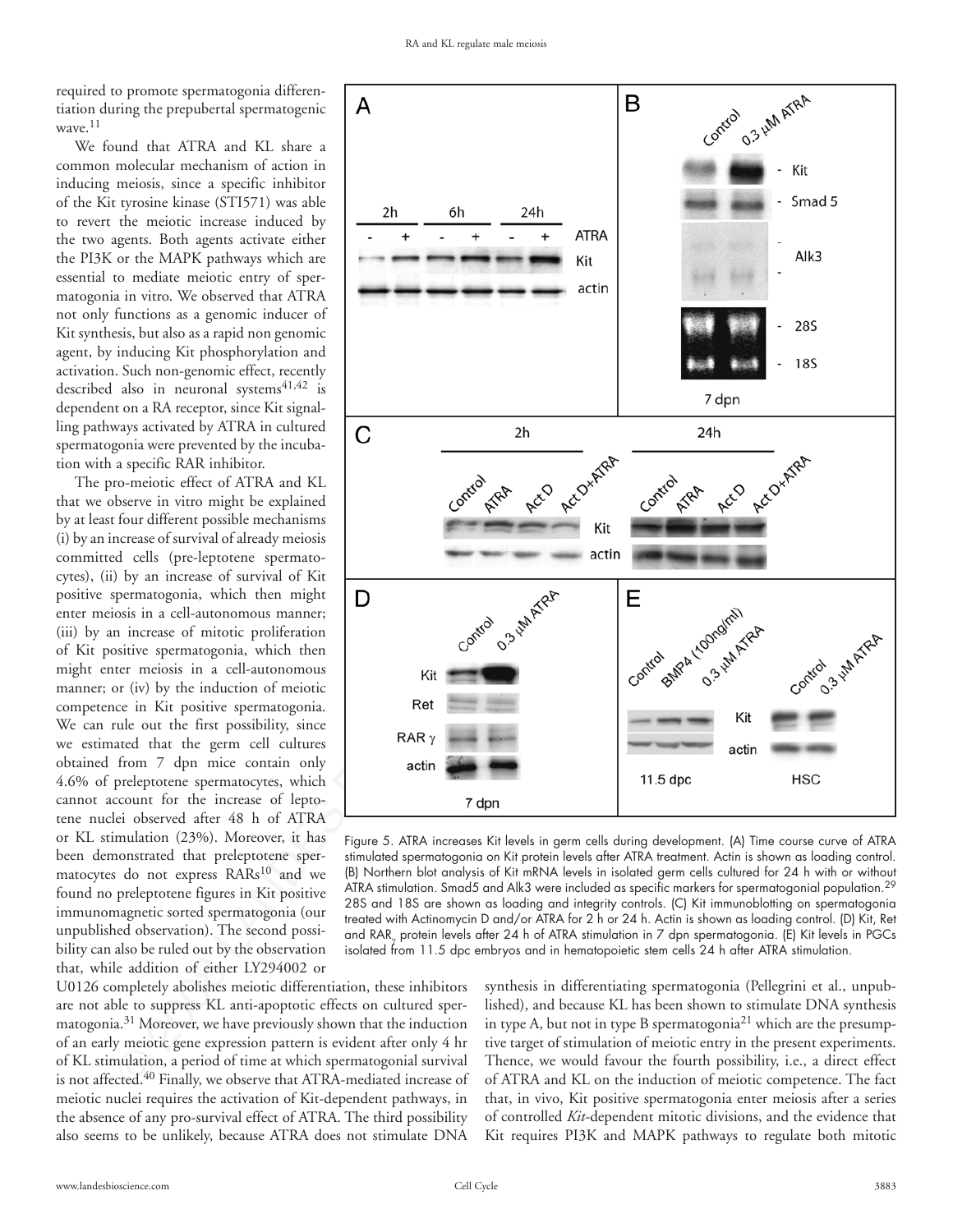

Figure 6. ATRA regulates in Sertoli cells the expression of specific growth factors required for germ cells differentiation. Northern blot analysis (A) for BMP4 and KL, and (B) for GDNF expression in Sertoli cells. SC cultures were obtained from 4 dpn and 7 dpn testes and stimulated o/n with dibutyrilcAMP (dbcAMP, 1 mM), with 0.3 μM or 3 μM ATRA. 28S and 18S or actin were shown as loading and integrity controls.

DNA synthesis<sup>31</sup> and meiotic entry of spermatogonia (this paper), suggest that a link exists between Kit-mediated proliferation and the switch into the meiotic cell cycle. KL induces a gene expression pattern in differentiating spermatogonia<sup>40</sup> that is consistent with a progressive lengthening of the S phase and a progressive shortening of the  $G_2/M$  transition, both events known to occur in vivo in male germ cells during the switch from mitosis to meiosis.<sup>43</sup> Presumably, during these Kit-mediated mitotic divisions, accumulation of key factors required for meiosis occur. One of these factors is certainly Stra8, which has been proposed to be essential for the last round of pre-meiotic DNA synthesis in female fetal germ cells,<sup>6</sup> and to regulate the switch from a mitotic pattern of cell division to the meiotic pattern in postnatal male germ cells.<sup>15,16</sup>

In conclusion, we propose a model (Fig. 9) in which RA acts on the somatic cell compartment of the testis, through the induction of KL and on the germ cell compartment, as a direct pro-meiotic factor sharing with KL the same signalling pathway.

### **Materials and Methods**

**Cell isolation and culture.** Spermatogonia were obtained as we previously reported<sup>21</sup> by differential enzymatic digestion of testes from 4 to 7 days *post natum* (dpn) CD1 albino mice. To precisely define the temporal appearance of Kit expressing spermatogonia, a transgenic line (p18) expressing EGFP under the control of the c-Kit promoter and expanded on a CD1 background,<sup>25,26</sup> was used. Isolation of Kit positive spermatogonia was performed by using magnetic-activated cell sorting (MACS) with CD117 conjugated microbeads (Miltenyi Biotec, Germany). Isolated germ cells were then treated with different factors and cultured for 24 h or 48 h prior to immunofluorescence, western blotting analysis or mRNA preparation. Fresh medium and growth factors were replaced after 24 h when culturing for longer times. PGCs were isolated from 11.5 days *post coitum* (dpc) embryos as we previously reported in ref.<sup>27</sup> Spermatogonia were cultured in modified Earle medium with 100 U/ml penicillin, 100 μg/ml streptomycin, 20 mM glutamine without serum supplementation, while



Figure 7. Inhibition of Kit signalling by STI571 completely reverts meiotic progression induced by ATRA and KL. (A) Histogram representing the folds of induction of meiotic nuclei, evaluated as above, in control spermatogonia or in cells stimulated with ATRA, KL or ATRA and KL for 24 h or 48 h in the presence or absence of 5 μM STI571. (B) Immunoblot analysis of Kit activated pathways in control spermatogonia or in cells stimulated for 15 minutes with ATRA or KL, pretreated for 30 minutes with 5 μM STI571.

PGCs were cultured in spermatogonia medium supplemented with 10% FCS. KL-dependent SV40T-immortalized hematopoietic cells from bone marrow were cultured in RPMI supplemented with 10% FCS and 10 ng/ml KL. Sertoli cell cultures were prepared according to reference 21.

All-trans-retinoic acid (ATRA, Sigma) was dissolved in ethanol and used in a range of 0.03–3 μM. KL and BMP4 were purchased from Società Italiana Chimici (Rome, Italy) and used at 100 ng/ml. STI571, a generous gift of Dr. L. Gnessi (University of Rome "La Sapienza"), was used at 5 μM concentration and Ro 41-5253 (Biomol, DBA Italy) at 7 and 20 μM. DibutyrilcyclicAMP (Sigma) was used at 1 mM concentration. The MAPK inhibitor U0126 (Promega, Italy) and PI3K inhibitor LY294002 (Alexis, Italy) were used at 10 μM concentration.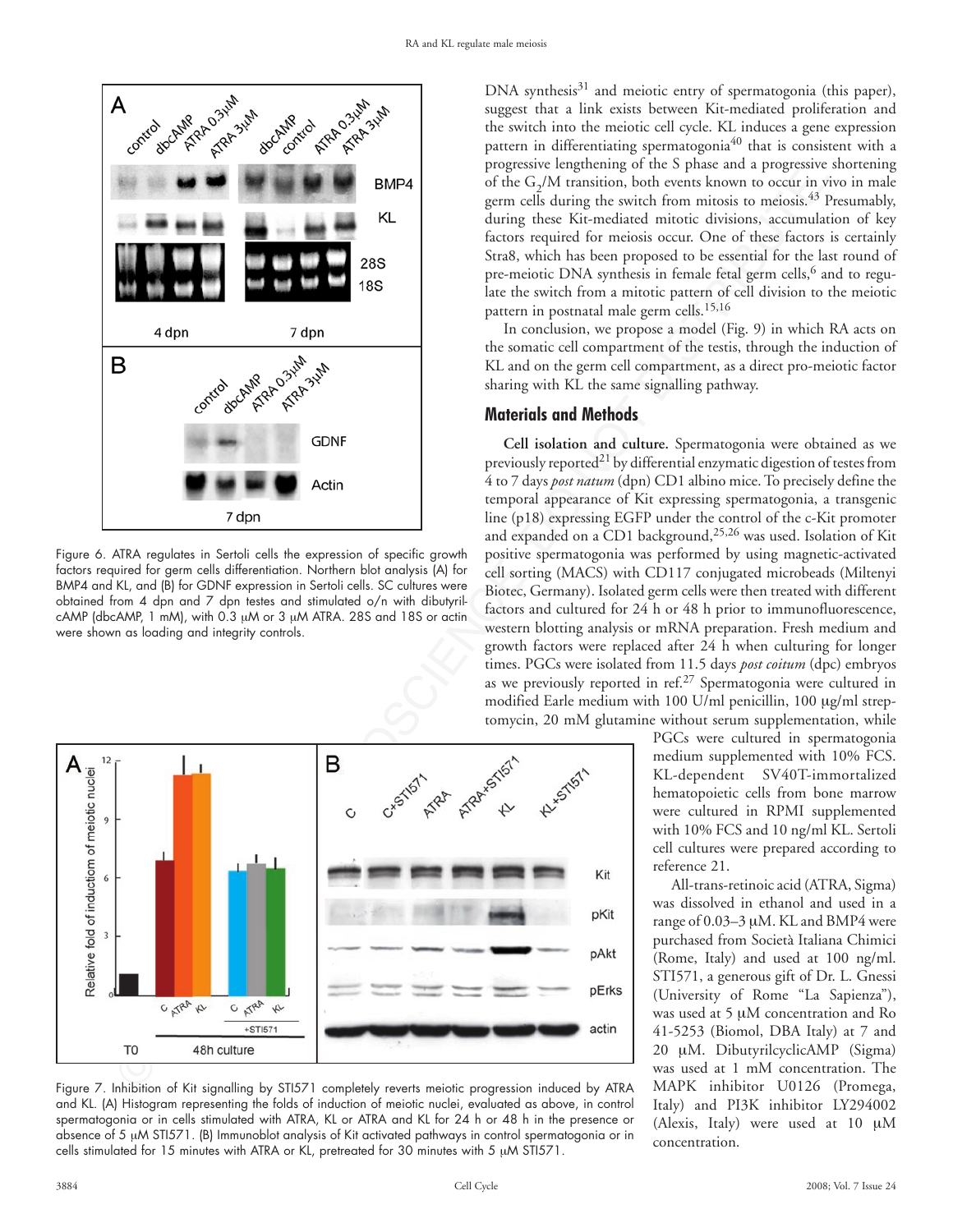

Figure 8. MAPK and PI3K signalling pathways activated by ATRA and KL are required for meiotic entry of spermatogonia. (A) Histogram representing the folds of induction of meiotic nuclei, evaluated as above, in control spermatogonia or in cells stimulated with ATRA and KL for 48 h in the presence or absence of UO126 or LY29406. (B) Western blot analysis of Kit activated pathways in control spermatogonia or in cells stimulated for 15 minutes with ATRA or KL, pretreated with 10 μM UO126 or 10 μM LY29406. (C) Western blot analysis of Kit activated pathways in control spermatogonia or in cells stimulated for 15 minutes with ATRA, pre-treated for 30 min with 20 μM Ro 41-5253.

Viability of 4 and 7 dpn spermatogonia was evaluated by Trypan blue (Sigma) exclusion.

**Immunofluorescence and western blotting.** For cell spreads, spermatogonia cultured for 24, 48 or 96 h were prepared and stained essentially as described in ref.28 Slides were washed twice in PBS, and incubated o/n at 4°C with anti-SCP3 rabbit polyclonal antibody (Abcam, Cambridge, UK) diluted in blocking solution (10% goat serum, 3% BSA, 0.5% Triton X-100 in PBS). After washing, secondary antibody was added for 1 h at 37°C. The slides were washed and allowed to dry. Vectashield Mounting Medium with DAPI (Vector Laboratories, Burlingame, CA, USA) was added and the slides were viewed using a Leica microscope. Spreads analysis was performed in five independent experiments. A representative morphological classification of SCP3 organization in various types of germ cells obtained in vitro is reported in Figure 2. For immunofluorescence, spermatogonia cell suspensions were adhered onto poly-L-lysine coated slides and treated as previously described.<sup>29</sup>

For western analysis cells were lysed in 1% Triton X-100, 150 mM NaCl, 15 mM MgCl<sub>2</sub>, 15 mM EGTA, 10% Glycerol, 50 mM Hepes (pH 7.4) with protease inhibitors. Proteins were separated by SDS-10% polyacrylamide gel electrophoresis and transferred to

nitrocellulose membrane (Amersham). The membrane was blocked in PBS-5% skim milk powder for 1 h. Incubation of the membrane with the primary antibody was carried out at 4°C o/n in PBS-5% BSA and then with the appropriate horseradish peroxidase-conjugated secondary antibody (SantaCruz). Anti-Kit rabbit polyclonal (sc-6283), anti phospho-*Kit* (Tyr 721) (sc-23766) rabbit polyclonal, anti-phospho Erk1/2 mouse monoclonal antibody (sc-7383), antiactin rabbit polyclonal (sc-7210), anti-*Ret* rabbit polyclonal (sc-167), anti-RAR<sup>γ</sup> mouse monoclonal (sc-7387) were from SantaCruz, antiphospho Akt (Ser-473) was from New England Biolabs, anti Stra-8 antibodies were from Abcam. The horseradish peroxidase conjugate was detected by chemioluminescence with an ECL Kit (Amersham) and autofluorography. For each experiment western blotting analysis were repeated at least four times and densitometry was performed using a Molecular Dynamics Densitometer and ImageQuant software.

**Northern blotting and quantitative RT PCR analyses.**  Spermatogonia were collected into Trizol (Invitrogen) and RNA was purified according to manufacturers suggestions. For Northern blot analysis, total RNA was run in a 1% formaldehyde-agarose gel and blotted onto a Nylon membrane (Hybond-N, Amersham,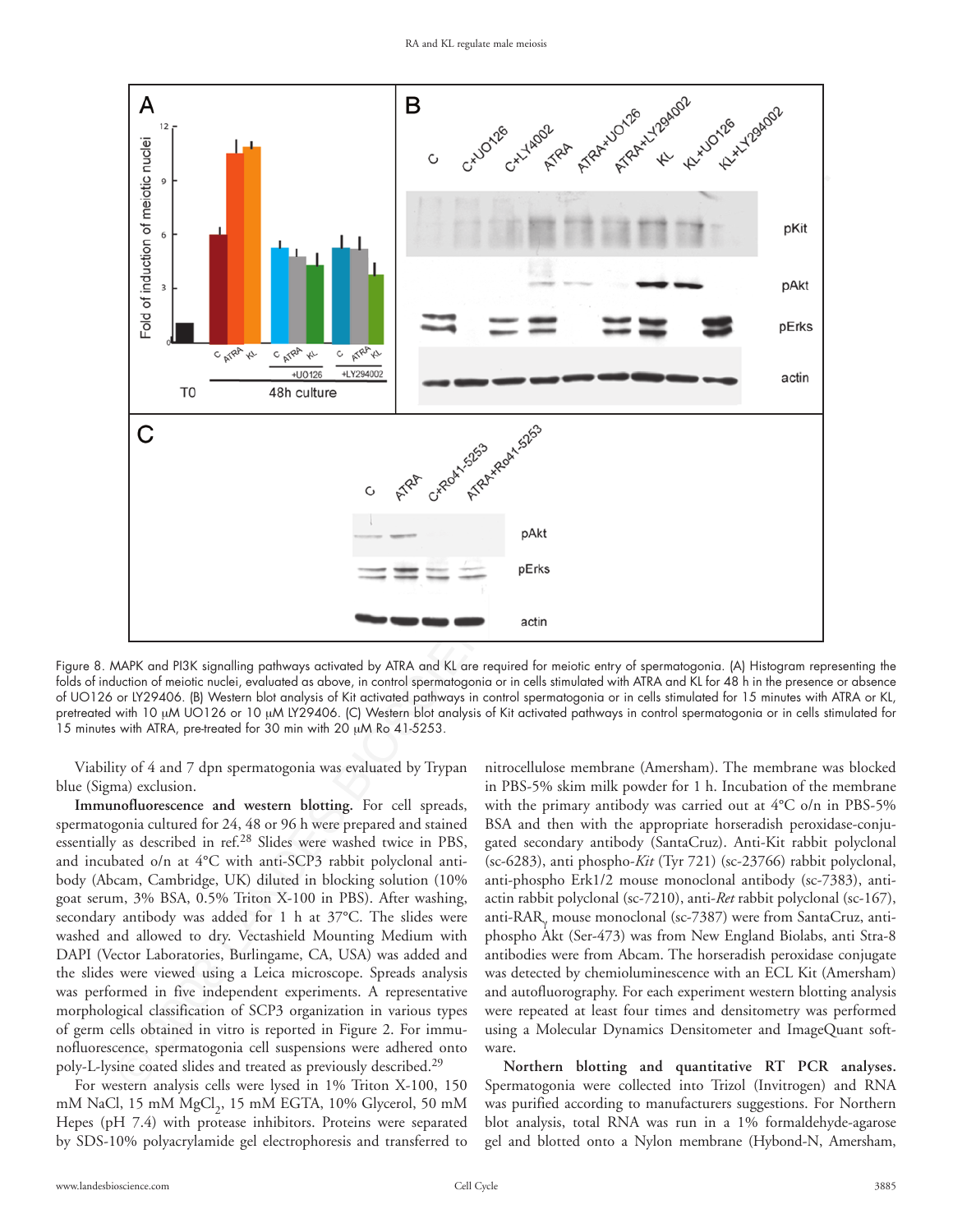| Gene name*                                                                                                                                                                                                                                                                                                                                                                                                                                                                                                                                                                                                                                                                                                                                                                                                                                                                                                                                                                                                                                | <b>Fold change</b><br>ATRA vs. control** | <b>Fold change</b><br>KL vs. control*** | Notes****                                                                                                                                                                                                                                                                                                                                                                                                                                                                                                                                                                                                                                                                                                                                                                                                                                                                                                               |
|-------------------------------------------------------------------------------------------------------------------------------------------------------------------------------------------------------------------------------------------------------------------------------------------------------------------------------------------------------------------------------------------------------------------------------------------------------------------------------------------------------------------------------------------------------------------------------------------------------------------------------------------------------------------------------------------------------------------------------------------------------------------------------------------------------------------------------------------------------------------------------------------------------------------------------------------------------------------------------------------------------------------------------------------|------------------------------------------|-----------------------------------------|-------------------------------------------------------------------------------------------------------------------------------------------------------------------------------------------------------------------------------------------------------------------------------------------------------------------------------------------------------------------------------------------------------------------------------------------------------------------------------------------------------------------------------------------------------------------------------------------------------------------------------------------------------------------------------------------------------------------------------------------------------------------------------------------------------------------------------------------------------------------------------------------------------------------------|
| Zfpm2                                                                                                                                                                                                                                                                                                                                                                                                                                                                                                                                                                                                                                                                                                                                                                                                                                                                                                                                                                                                                                     | 0.31                                     | 0.24                                    | Downregulated during spermatogonial differentiation.                                                                                                                                                                                                                                                                                                                                                                                                                                                                                                                                                                                                                                                                                                                                                                                                                                                                    |
| Polymerase epsilon (Pole)                                                                                                                                                                                                                                                                                                                                                                                                                                                                                                                                                                                                                                                                                                                                                                                                                                                                                                                                                                                                                 | 0.32                                     | 0.13                                    | Spermatogonial marker downregulated at the onset of meiosis.                                                                                                                                                                                                                                                                                                                                                                                                                                                                                                                                                                                                                                                                                                                                                                                                                                                            |
| Egr2                                                                                                                                                                                                                                                                                                                                                                                                                                                                                                                                                                                                                                                                                                                                                                                                                                                                                                                                                                                                                                      | 0.42                                     | 0.39                                    | Spermatogonial marker downregulated at the onset of meiosis.                                                                                                                                                                                                                                                                                                                                                                                                                                                                                                                                                                                                                                                                                                                                                                                                                                                            |
| Pleiotrophin (Ptn)                                                                                                                                                                                                                                                                                                                                                                                                                                                                                                                                                                                                                                                                                                                                                                                                                                                                                                                                                                                                                        | 0.46                                     | 0.32                                    | Stimulator of spermatogonial proliferation essential for spermatogenesis.                                                                                                                                                                                                                                                                                                                                                                                                                                                                                                                                                                                                                                                                                                                                                                                                                                               |
| Polycomb group ring finger 6<br>(Pcgf6)                                                                                                                                                                                                                                                                                                                                                                                                                                                                                                                                                                                                                                                                                                                                                                                                                                                                                                                                                                                                   | 0.52                                     | <b>No Change</b>                        | Maintains embryonic and adult stem cells by repressing<br>developmental regulators.                                                                                                                                                                                                                                                                                                                                                                                                                                                                                                                                                                                                                                                                                                                                                                                                                                     |
| Polycomb group ring finger 2<br>(Pcgf2)                                                                                                                                                                                                                                                                                                                                                                                                                                                                                                                                                                                                                                                                                                                                                                                                                                                                                                                                                                                                   | 0.55                                     | <b>No Change</b>                        | Maintains embryonic and adult stem cells by repressing<br>developmental regulators.                                                                                                                                                                                                                                                                                                                                                                                                                                                                                                                                                                                                                                                                                                                                                                                                                                     |
| Tex16                                                                                                                                                                                                                                                                                                                                                                                                                                                                                                                                                                                                                                                                                                                                                                                                                                                                                                                                                                                                                                     | 0.58                                     | 0.49                                    | Spermatogonial marker.                                                                                                                                                                                                                                                                                                                                                                                                                                                                                                                                                                                                                                                                                                                                                                                                                                                                                                  |
| Numb                                                                                                                                                                                                                                                                                                                                                                                                                                                                                                                                                                                                                                                                                                                                                                                                                                                                                                                                                                                                                                      | 0.62                                     | <b>No Change</b>                        | Upregulated by GDNF in spermatogonia.                                                                                                                                                                                                                                                                                                                                                                                                                                                                                                                                                                                                                                                                                                                                                                                                                                                                                   |
| Ing1                                                                                                                                                                                                                                                                                                                                                                                                                                                                                                                                                                                                                                                                                                                                                                                                                                                                                                                                                                                                                                      | 1.63                                     | 1.58                                    | Negative regulator of cell cycle progression.                                                                                                                                                                                                                                                                                                                                                                                                                                                                                                                                                                                                                                                                                                                                                                                                                                                                           |
| Phf7                                                                                                                                                                                                                                                                                                                                                                                                                                                                                                                                                                                                                                                                                                                                                                                                                                                                                                                                                                                                                                      | 1.73                                     | 2.51                                    | PHD finger protein 7, also called Nyd-sp6.<br>A transcription factor highly expressed in the human testis,<br>and absent in spermatocytic arrest. One of the most differentially<br>expressed genes between spermatocytes and spermatogonia in mice.                                                                                                                                                                                                                                                                                                                                                                                                                                                                                                                                                                                                                                                                    |
| Dzip11                                                                                                                                                                                                                                                                                                                                                                                                                                                                                                                                                                                                                                                                                                                                                                                                                                                                                                                                                                                                                                    | 1.73                                     | 2.18                                    | DAZ interacting protein 1-like An homolog of Dzip1,<br>a RNA binding protein expressed in pre-meiotic spermatogonia.                                                                                                                                                                                                                                                                                                                                                                                                                                                                                                                                                                                                                                                                                                                                                                                                    |
| Cyclin D2                                                                                                                                                                                                                                                                                                                                                                                                                                                                                                                                                                                                                                                                                                                                                                                                                                                                                                                                                                                                                                 | 1.96                                     | <b>No Change</b>                        | Proposed to play a role at the crucial differentiation step of<br>undifferentiated spermatogonia into A(1) spermatogonia.                                                                                                                                                                                                                                                                                                                                                                                                                                                                                                                                                                                                                                                                                                                                                                                               |
| Blimp1 (Prdm1)                                                                                                                                                                                                                                                                                                                                                                                                                                                                                                                                                                                                                                                                                                                                                                                                                                                                                                                                                                                                                            | 2.21                                     | <b>No Change</b>                        | Essential for establishment of primordial germ cells by ensuring their escape<br>from the somatic fate as well as possible reversion to pluripotent stem cells.                                                                                                                                                                                                                                                                                                                                                                                                                                                                                                                                                                                                                                                                                                                                                         |
| Btg4                                                                                                                                                                                                                                                                                                                                                                                                                                                                                                                                                                                                                                                                                                                                                                                                                                                                                                                                                                                                                                      | 2.25                                     | 4.04                                    | Negative regulator of progression through mitotic cell cycle,<br>expressed at high levels in the testis and in oocytes. Also called PC3B.                                                                                                                                                                                                                                                                                                                                                                                                                                                                                                                                                                                                                                                                                                                                                                               |
| Fzd10                                                                                                                                                                                                                                                                                                                                                                                                                                                                                                                                                                                                                                                                                                                                                                                                                                                                                                                                                                                                                                     | 2.41                                     | 3.12                                    | Wnt receptor, stimulated during atRA-induced neural duifferentiation<br>of the embryonal carcinoma cell line NT2.                                                                                                                                                                                                                                                                                                                                                                                                                                                                                                                                                                                                                                                                                                                                                                                                       |
| Bmp6                                                                                                                                                                                                                                                                                                                                                                                                                                                                                                                                                                                                                                                                                                                                                                                                                                                                                                                                                                                                                                      | 3.31                                     | 2.09                                    | An oocyte-secreted growth factor.                                                                                                                                                                                                                                                                                                                                                                                                                                                                                                                                                                                                                                                                                                                                                                                                                                                                                       |
| 100 ng/ml. Data from ref. 40. ****References for genes co-regulated by both KL and ATRA treatment are available in ref. 40.                                                                                                                                                                                                                                                                                                                                                                                                                                                                                                                                                                                                                                                                                                                                                                                                                                                                                                               |                                          |                                         | analysis was extracted from spermatogonia cultured for 24 hr in the presence or absence of 0.3 µM ATRA. The analysis was performed on duplicate chip arrays, using cRNAs from two different RNA pools, each obtained<br>from two different culture experiments. The entire set of raw and normalized data are available in the Array Express public repository at http://www.ebi.ac.uk/arrayexpress (Accession No.: E-MEXP-1126). **The indicated<br>value of fold change is the average of the two separate microarray experiments. Validity of the data of microarray analysis was confirmed by performing semi-quantitative RT-PCR analysis for randomly selected transcript<br>on RNA preparations obtained from different cell preparations (not shown). Details about preparation of the samples, bioinformatic and statistical analysis have been described elsewhere. <sup>40***</sup> KL concentration used wa |
| UK) using 10x saline sodium citrate (SSC) buffer. Probes were<br>obtained by RT-PCR from spermatogonia cDNAs (Smad5, Alk3<br>and Kit) or from Sertoli cell cDNAs (KL, BMP4 and GDNF).<br>PCR products were $32P$ -labelled with a random prime labelling<br>system (Perkin Elmer). Hybridization was carried out following<br>Quick Hybrid System's instruction (Stratagene). For Quantitative<br>PCRs, contaminating genomic DNA was removed using DNase I<br>Amplification Grade (Invitrogen) and cDNA synthesis was subse-<br>quently performed with the SuperScript™ III First-Strand Synthesis<br>System (Invitrogen). Quantitative PCR was performed for Stra8 and<br>Dmc1 genes using SYBR green I fluorescent dye (EPPENDORF)<br>and standard deviations were calculated. Primer sequences for<br>qRT-PCR were: Stra8 for 5'-GTT TCC TGC GTG TTC CAC<br>AAG and rev 5'-CAC CCG AGG CTC AAG CTTC; Dmc1: for<br>5'-CAT ATC ACT ACT GGG AGC and rev 5'-GTA CTG CTT<br>CAT GGT CTAC. Primer sequences for amplification of probes for |                                          |                                         | GAT GGC CGG GGC CAT ACC TT and rev 5'-TCA GCG GCA<br>TCC ACA CCC CTC TAC CAC CAT; GDNF for 5'GG AGT TAA<br>TGT CCA ACT GGG and rev 5' TAC ATC CAC ACC GTT TAG<br>CG; Alk3 for 5'-ACT TTA GCA CCA GAG GAT ACC and rev<br>5'-TTT TCA CCA CGC CAT TTA CCC; Smad5 for 5' AAT GAC<br>GTC AAT GGC CAG CTT and rev 5' AGA AGA AAT GGG GTT<br>CAG CG; $\beta$ -actin for 5'GGT TCC GAT GCC CTG AGG CTC<br>and rev 5'-ACT TGC GGT GCA CGA TGG AGG (also used for<br>normalization in qRT-PCR).<br>Statistical analysis. The Student t-test and ANOVA have been<br>used to assess the significance, set at $p < 0.05$ . All experiments were<br>performed from three to five times and at least in triplicate for<br>each sample. Bars in the histograms represent standard deviations<br>obtained from the indicated independent experiments.                                                                                    |

# Table 2 **List of genes regulated by ATRA treatment of mouse spermatogonia from 7 dpn mice cultured for 24 hr and comparison with the effect of KL treatment on the same cells**

UK) using 10x saline sodium citrate (SSC) buffer. Probes were obtained by RT-PCR from spermatogonia cDNAs (Smad5, Alk3 and Kit) or from Sertoli cell cDNAs (KL, BMP4 and GDNF). PCR products were <sup>32</sup>P-labelled with a random prime labelling system (Perkin Elmer). Hybridization was carried out following Quick Hybrid System's instruction (Stratagene). For Quantitative PCRs, contaminating genomic DNA was removed using DNase I Amplification Grade (Invitrogen) and cDNA synthesis was subsequently performed with the SuperScript™ III First-Strand Synthesis System (Invitrogen). Quantitative PCR was performed for Stra8 and Dmc1 genes using SYBR green I fluorescent dye (EPPENDORF) and standard deviations were calculated. Primer sequences for qRT-PCR were: Stra8 for 5'-GTT TCC TGC GTG TTC CAC AAG and rev 5'-CAC CCG AGG CTC AAG CTTC; Dmc1: for 5'-CAT ATC ACT ACT GGG AGC and rev 5'-GTA CTG CTT CAT GGT CTAC. Primer sequences for amplification of probes for Northern blot analysis were: Kit for 5'-TAT GGA CAT GAA GCC TGG CGT and rev 5'-CAT TCC TGA TGT CTC TGG CTA GC; KL for 5'-AAC AGC TAA ACG GAG TCG CC and rev 5'-ACA GTG TTG ATA CAA GCC AC; BMP4 for 5'-TTT GGC CAT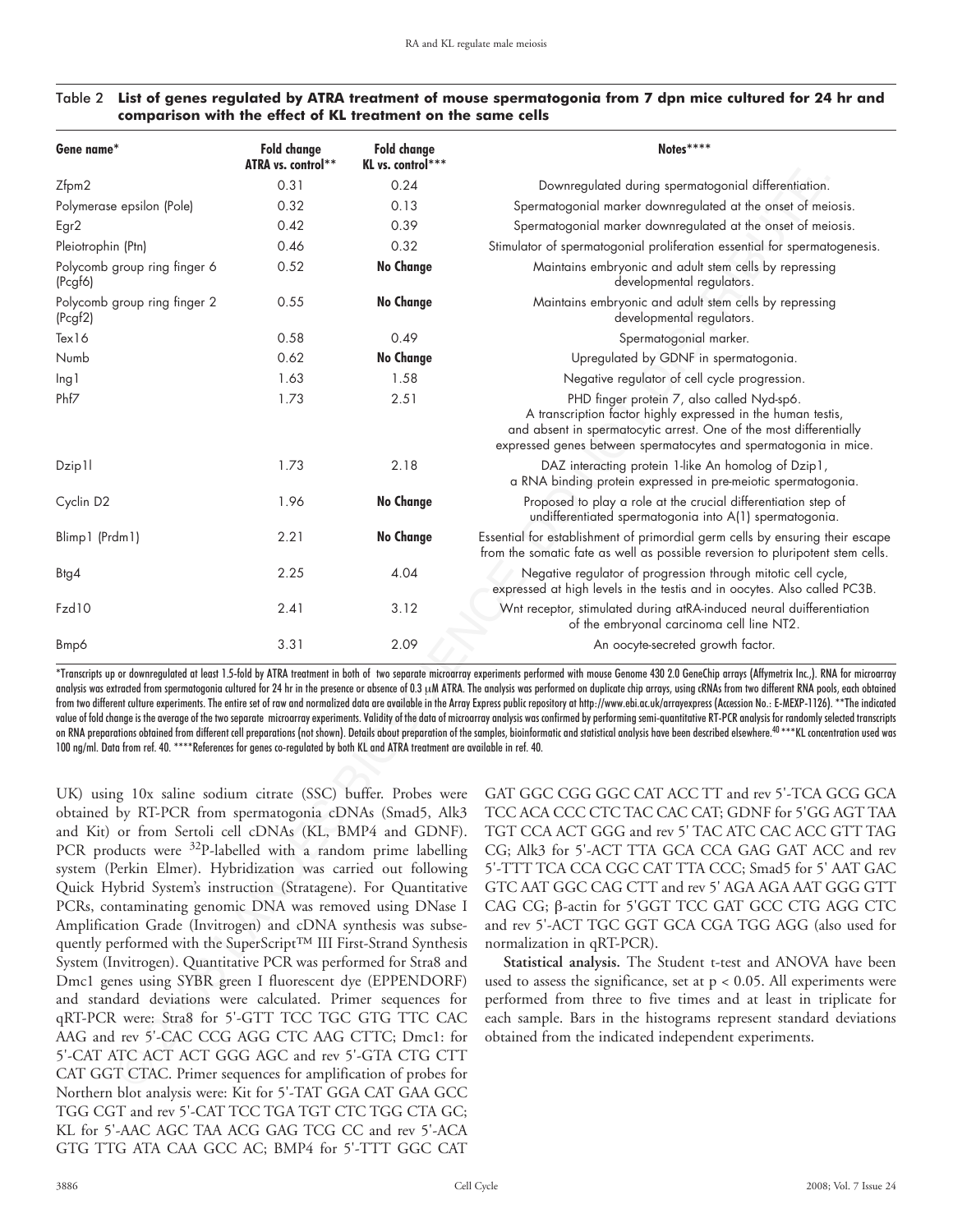

Figure 9. Schematic representation of RA and KL effects on the early steps of spermatogenic differentiation. RA acts in Sertoli cells through the RARα receptor to stimulate the synthesis of growth factors (KL and BMP4), which are essential for germ cell differentiation, and to inhibit the synthesis of the critical growth factor required for spermatogonial stem cell self-renewal (GDNF). RA acts also on undifferentiated and differentiating spermatogonia through the RAR<sub>Y</sub> receptor to stimulate the synthesis of Stra8 and the KL receptor (Kit) but not BMP4 and GDNF receptors (Alk3 and Ret, respectively). Furthermore, similarly to KL, RA directly activates Kit phosphorylation and its signalling cascade in differentiating spermatogonia, through a non genomic mechanism. Activation of Kit dependent signalling is required for differentiation of spermatogonia into spermatocytes , as revealed by the induction of early meiotic markers, such as Dmc1, and by the meiotic organization of nuclear SCP3.

#### **Acknowledgements**

We thank D. Farini for providing the RA inhibitor Ro 41-5352, L. Gnessi for providing the Kit inhibitor STI571, and S. Ottolenghi for providing the p18 transgenic line; M. De Felici, M. Barchi and A. Celeste for helpful suggestions on the manuscript. This work was supported by grants from the Italian Ministry of University (Prin 2005059793\_005, 2003052043\_003, and 200788TPYE\_002).

#### **Note**

Supplementary materials can be found at: www.landesbioscience.com/supplement/PelligriniCC7-24-Sup.pdf

#### **References**

- 1. Huckins C. Cell cycle properties of differentiating spermatogonia in adult Sprague-Dawley rats. Cell Tissue Kinet 1971; 4:139-54.
- 2. Oakberg EF. Spermatogonial stem-cell renewal in the mouse. Anat Rec 1971; 169:515-31.
- 3. Schrans-Stassen BH, van de Kant HJ, de Rooij DG and van Pelt AM. Differential expression of c-kit in mouse undifferentiated and differentiating type A spermatogonia. Endocrinology 1999; 140:5894-900.
- 4. Chung SS and Wolgemuth DJ. Role of retinoid signaling in the regulation of spermatogenesis. Cytogenet Genome Res 2004; 105:189-202.
- 5. van Pelt AM and de Rooij DG. Synchronization of the seminiferous epithelium after vitamin A replacement in vitamin A-deficient mice. Biol Reprod 1990; 43:363-7.
- 6. Baltus AE, Menke DB, Hu YC, Goodheart ML, Carpenter AE, de Rooij DG, et al. In germ cells of mouse embryonic ovaries, the decision to enter meiosis precedes premeiotic DNA replication. Nat Genet 2006; 38:1430-4.
- 7. Wang Y and Culty M. Identification and distribution of a novel platelet-derived growth factor receptor beta variant: effect of retinoic acid and involvement in cell differentiation. Endocrinology 2007; 148:2233-50.
- 8. Zhou Q, Li Y, Nie R, Friel P, Mitchell D, Evanoff RM, et al. Expression of stimulated by retinoic acid gene 8 (Stra8) and maturation of murine gonocytes and spermatogonia induced by retinoic acid in vitro. Biol Reprod 2008; 78:537-45.